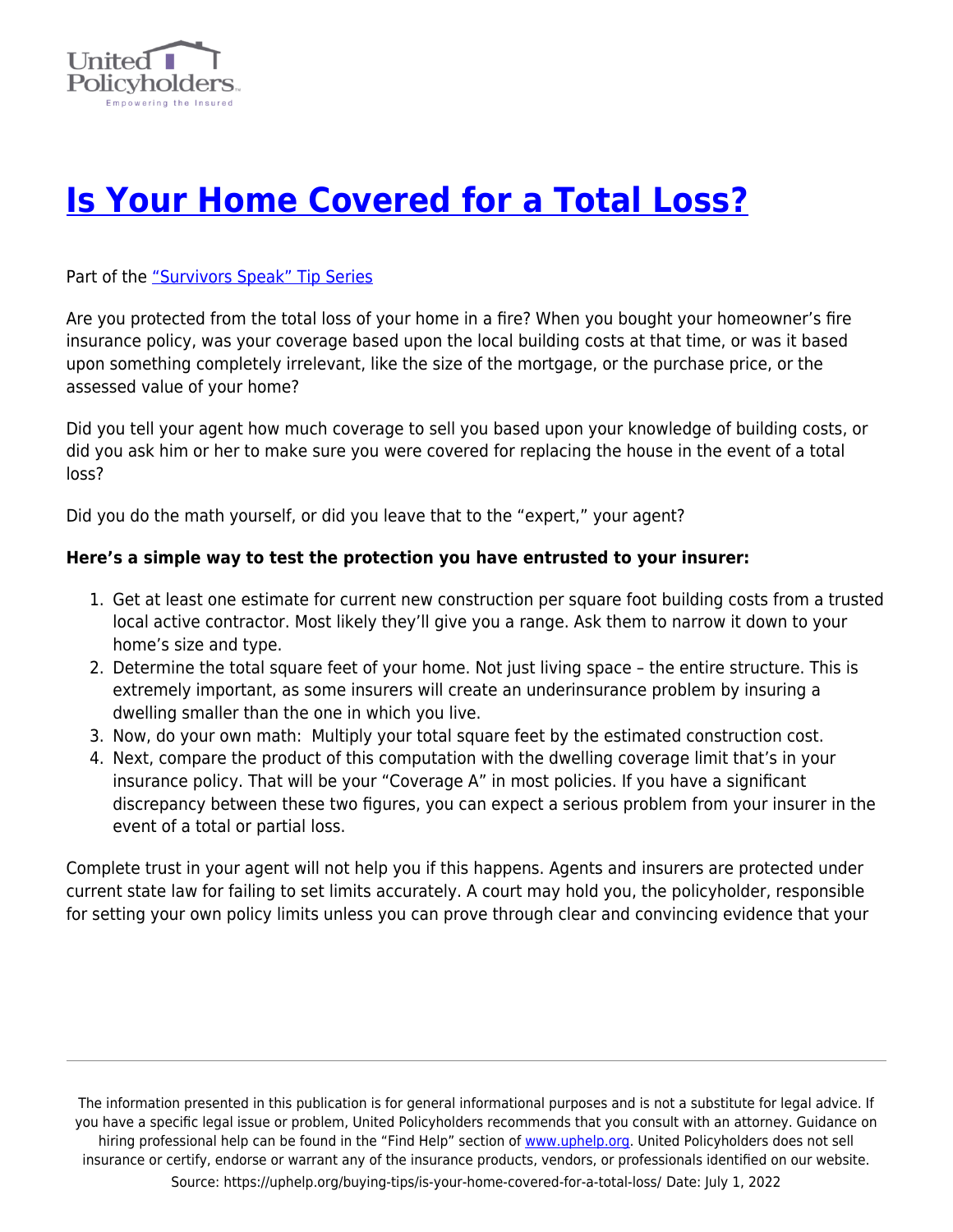

agent or insurer made specific statements that led you to believe they had calculated and set your replacement cost coverage accurately and fully.

- 5. Then, visit your insurance agent and share the information about your computation. Politely remind him/her that you want insurance that will be adequate to rebuild your entire home, should it become necessary. If they refuse to adjust your limits or give you written assurance that your limits are adequate, find another agent or insurer.
- 6. If you want to keep your agent and he/she will not budge on increasing your insurance coverage, you should document the time, date, and details of your request and his or her refusal in a letter to your state's department of insurance. If your agent and his home office get carbon copies of your letter, the matter may be settled without further complication. Otherwise, you may ask for your insurance department's help.
- 7. Review all of your policies annually with your agent and stay involved in making sure your policy limits are adequate.

California laws on who is responsible for setting insurance policy limits do not currently reflect the real world. In the real world, insurers and agents set limits by applying computer formulas. Advertising and promises made by insurers and agents lead property owners to rely on them to set those limits correctly. In the real world property owners have no involvement in setting limits other than answering simple questions about the characteristics of their home. But our laws currently say that the property owner is responsible for setting those limits, unless the property owner can produce evidence of specific representations that were made by the agent or insurer. The problem for most people is they can't remember what was specifically said and they can't prove it. So battles between underinsured property owners and insurance companies rage after every disaster. Winners and losers are often hidden in confidential settlements.

California law needs to change so that it reflects reality. Insurance companies have the expertise and knowledge of current building costs and are much better able to set limits than the average homeowner. But they and agents like the protection they get under current law. This protection allows them to be sloppy and wrong with impunity, collect hefty premiums and sell one thing and deliver another. Property owners need to lobby their elected representatives and support United Policyholders' efforts to change the law.

We hope you find these measures helpful for protection against catastrophic loss by fire and your insurer.

The information presented in this publication is for general informational purposes and is not a substitute for legal advice. If you have a specific legal issue or problem, United Policyholders recommends that you consult with an attorney. Guidance on hiring professional help can be found in the "Find Help" section of [www.uphelp.org.](http://www.uphelp.org/) United Policyholders does not sell insurance or certify, endorse or warrant any of the insurance products, vendors, or professionals identified on our website. Source: https://uphelp.org/buying-tips/is-your-home-covered-for-a-total-loss/ Date: July 1, 2022